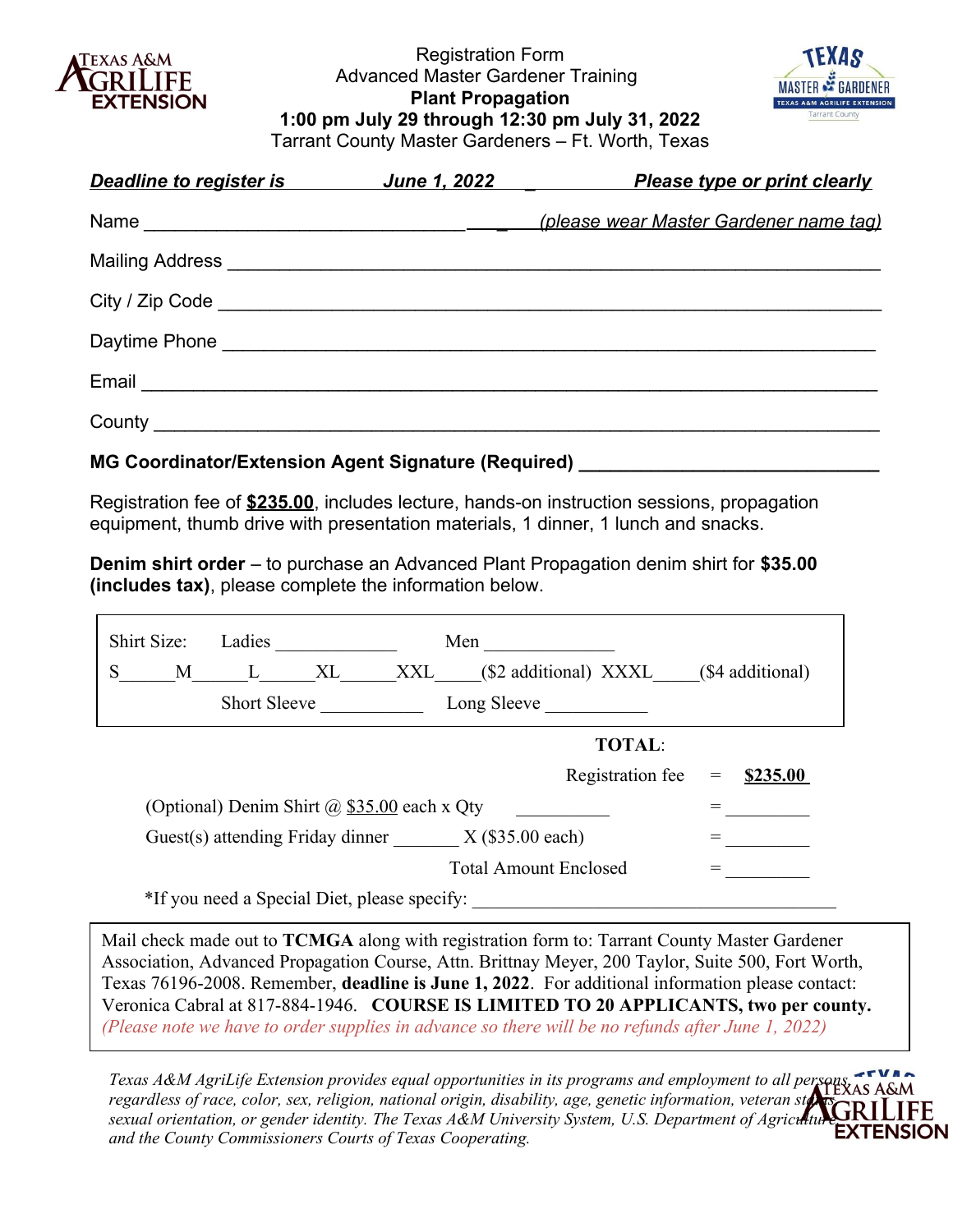### Advanced Master Gardener Training Plant Propagation Course Agenda – July 29-July 31, 2022 **TENTATIVE AGENDA**

### **Thursday, July 29, 2022**

- **1:00** Registration
- **1:30** Introduction
- **2:00** Course Overview
- **2:30** Plant **Propagation Part I Sexual Propagation**
	- The Sexual Cycle
	- 1. Bisect a Flower
	- 2. Germination of Seed
	- 3. Viability
- **3:45 Break**
- **4:00** Seed Dormancy and How to Overcome It
- **4:30** Techniques of Propagating by Seed
- **4:45** Transplanting Seedlings
- **5:00** Pot Blocking Demonstration
- **5:30 Dinner**
- **6:15 Dinner and Micro Propagation** Dotty Woodson, Tissue Culture with Orchids
- **7:30** Adjourn for the evening

### **Friday, July 30, 2022**

- **8:00** Plant Propagation Part II Asexual Propagation
- **8:15** Grafting- Maple Tree **Scott Hubble, Metro Maples**
- **9:00** Simple Air Layering Demonstration and Power Point
- **9:15** Air Layering Brittnay Meyer, TC Extension Agent
- **10:00 Break**
- **10:15** Root Cutting
- **10:30** Bulb Chipping
- **11:15 Break**
- **11:30** Cactus and Succulents
- **12:00** Class goes to the garden and makes 1 rose cutting and 4 stem cuttings w/5 gal. zip locks
- **12:30** Lunch
- **1:15** Stem cutting Rose Brittnay Meyer, TC Extension Agent
- **2:00** Stem cuttings w/self watering pot
- **2:40** Division Demonstration
- **3:10 Break**
- **3:25** Leaf Cutting w/Violets
- **4:05** Begonia leaf cutting Power Point Fern propagation by spores – Power Point
- **4:45** Explanations
	- Ideas for getting hours
	- Tomorrow's activities in the FW Botanic Garden,
	- Map to Botanic Garden
	- Take apron, clippers, 4 labels, pencil
	- First 10 to arrive get on tram and go to Begonia Greenhouse
- **5:30** Adjourn for the day

### **Saturday, July 31, 2022**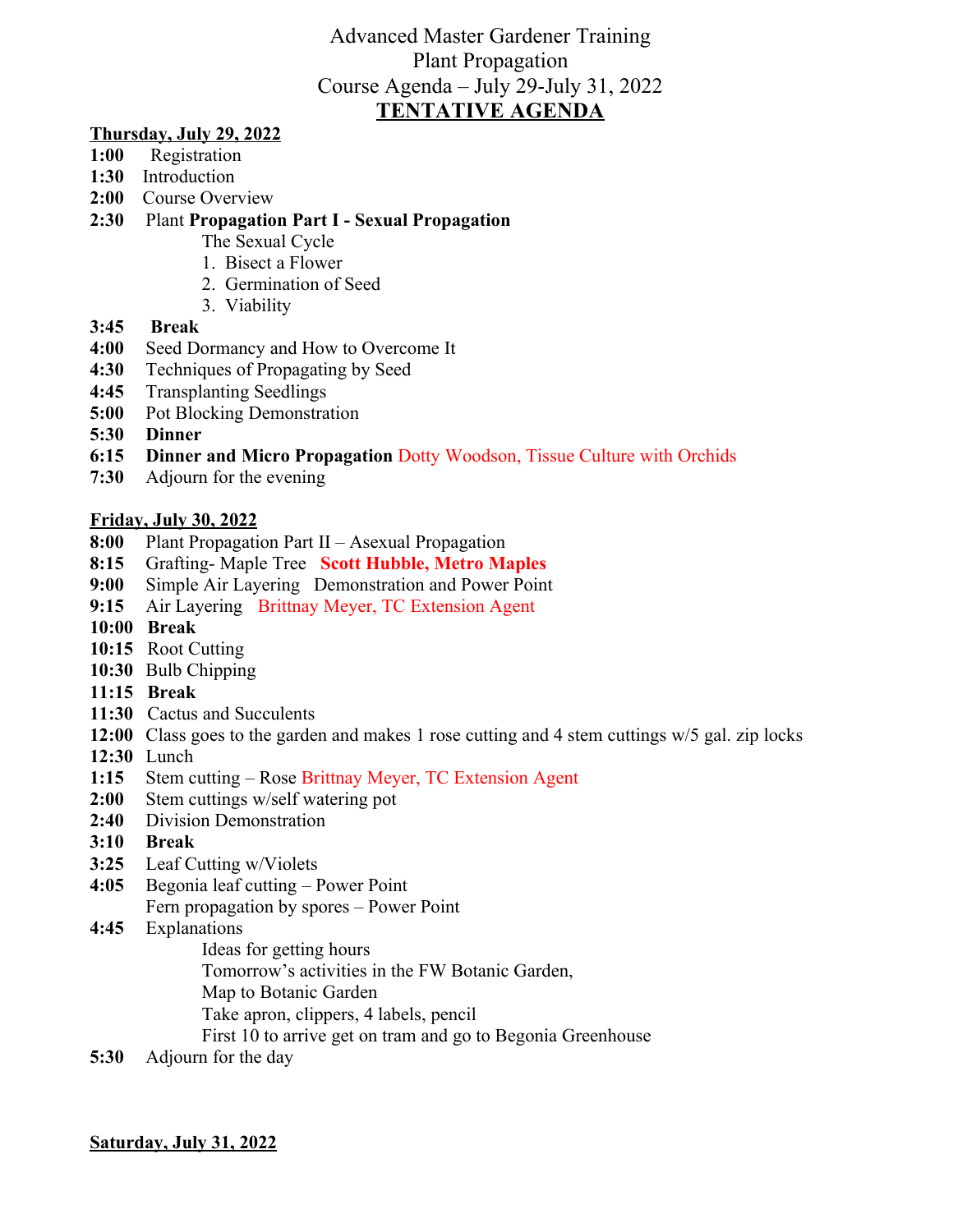- **9:00** Meet in parking lot of Conservation Greenhouse first 10 get on tram
- **9:15** Begonia tour and leaf cutting propagation Fern propagation by spores
- **10:25** On tram to switch locations
- 1**1:25** Begonias returns to Conservation Greenhouse
- **11:30** All in Conservation Classroom Course Wrap Up— Taddie Hamilton, Claire Alford Evaluations, Flash Drive, Sign Out Sheet
- **12:15** Adjourn class Have a safe trip home and Happy Propagating





Advanced Master Gardener Training Plant Propagation